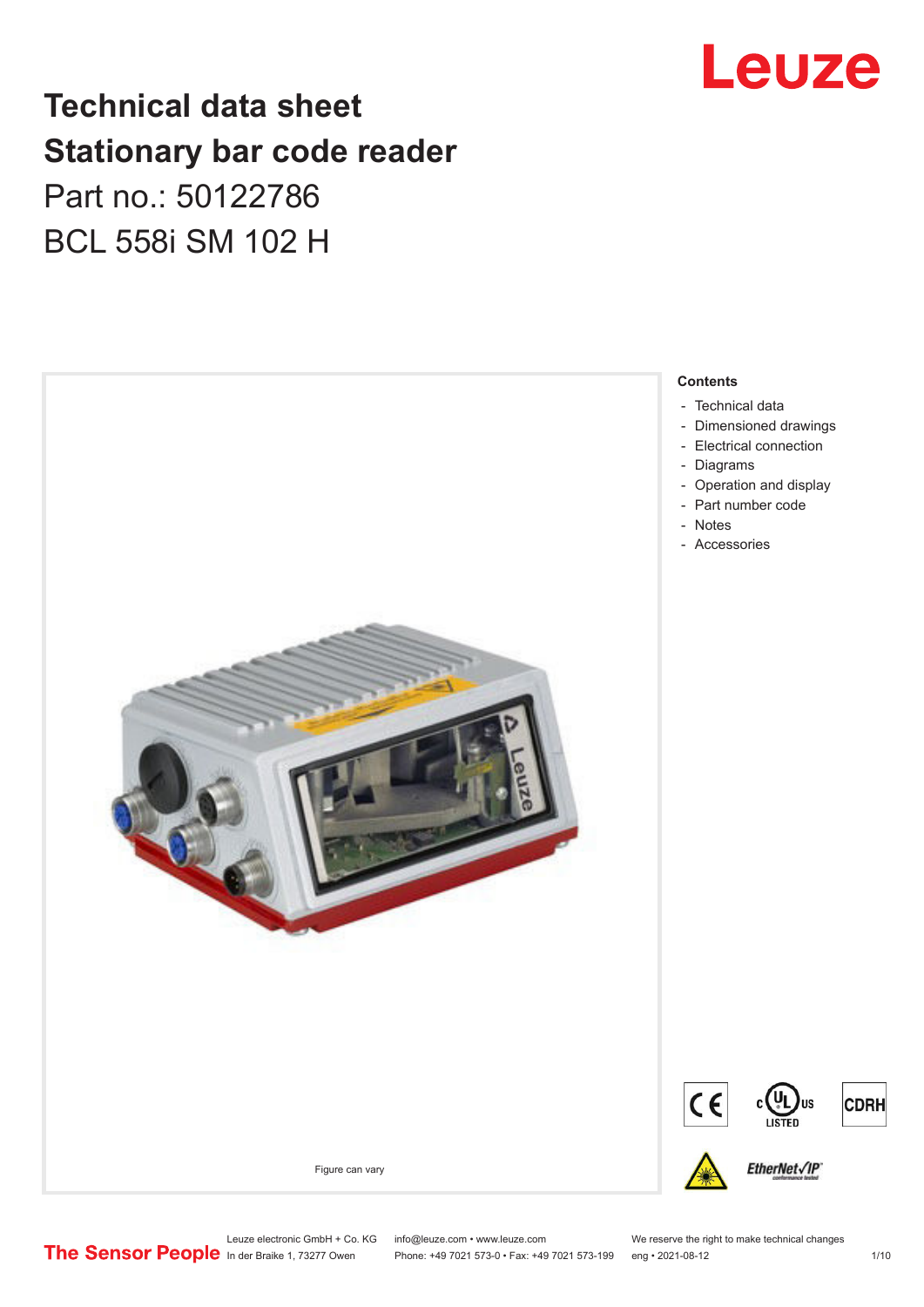## <span id="page-1-0"></span>**Technical data**

# Leuze

| <b>Basic data</b>                               |                                    |
|-------------------------------------------------|------------------------------------|
| <b>Series</b>                                   | <b>BCL 500i</b>                    |
| <b>Special version</b>                          |                                    |
| <b>Special version</b>                          | Heating                            |
|                                                 |                                    |
| <b>Functions</b>                                |                                    |
| <b>Functions</b>                                | Alignment mode                     |
|                                                 | AutoConfig                         |
|                                                 | AutoControl                        |
|                                                 | AutoReflAct                        |
|                                                 | Code fragment technology           |
|                                                 | Heating                            |
|                                                 | <b>LED</b> indicator               |
|                                                 | Reference code comparison          |
| <b>Characteristic parameters</b>                |                                    |
| <b>MTTF</b>                                     | 42.4 years                         |
| <b>Read data</b>                                |                                    |
|                                                 | 2/5 Interleaved                    |
| Code types, readable                            | Codabar                            |
|                                                 | Code 128                           |
|                                                 | Code 39                            |
|                                                 | Code 93                            |
|                                                 | <b>EAN 128</b>                     |
|                                                 | <b>EAN 8/13</b>                    |
|                                                 | <b>EAN Addendum</b>                |
|                                                 | GS1 Databar Expanded               |
|                                                 | <b>GS1 Databar Limited</b>         |
|                                                 | <b>GS1 Databar Omnidirectional</b> |
|                                                 | <b>UPC</b>                         |
| Scanning rate, typical                          | $1,000$ scans/s                    |
| Bar codes per reading gate, max.<br>number      | 64 Piece(s)                        |
| <b>Optical data</b>                             |                                    |
| <b>Reading distance</b>                         | 300  1,000 mm                      |
| Light source                                    | Laser, Red                         |
| Laser light wavelength                          | 650 nm                             |
| Laser class                                     | 2, IEC/EN 60825-1:2007             |
| <b>Transmitted-signal shape</b>                 | Continuous                         |
| Usable opening angle (reading field<br>opening) | 60°                                |
| Bar code contrast (PCS)                         | 60 %                               |
| <b>Modulus size</b>                             | $0.351$ mm                         |
| <b>Reading method</b>                           | Line scanner                       |
| <b>Scanning rate</b>                            | 800  1,200 scans/s                 |
| <b>Beam deflection</b>                          | Via rotating polygon wheel         |
| Light beam exit                                 | Front                              |
| <b>Electrical data</b>                          |                                    |
| <b>Protective circuit</b>                       | Polarity reversal protection       |
| Performance data                                |                                    |
| Supply voltage U <sub>R</sub>                   | 10  30 V, DC                       |

**Power consumption, max.** 11 W

**Output current, max.** 100 mA **Number of inputs/outputs selectable** 4 Piece(s) **Voltage type, outputs** DC **Switching voltage, outputs** Typ.<br>Voltage type, inputs DC Typ.  $U_R / 0 V$ **Voltage type, inputs Switching voltage, inputs** Typ. Unit Current. max. 6 mA Typ.  $U_B / 0 V$ **Input current, max. Interface Type** EtherNet IP **EtherNet IP Function** Process **Address assignment** DHCP Manual address assignment **Switch functionality Integrated Transmission speed** 10 Mbit/s 100 Mbit/s **Service interface Type** USB **USB Configuration** via software Service **Connection Number of connections** 5 Piece(s) **Connection 1 Service interface Type of connection** USB **Designation on device** SERVICE **Connector type** USB 2.0 Standard-A **Connection 2 Signal OUT Type of connection** Connector **Designation on device** SW IN/OUT **Thread size** M12 **Type** Female **Material** Metal **No. of pins** 5 -pin **Encoding** A-coded **Connection 3 Signal IN** Signal OUT Voltage supply **Type of connection** Connector **Designation on device** PWR **Thread size M12 Type Male Material** Metal

**Inputs/outputs selectable**

**No. of pins** 5 -pin **Encoding** A-coded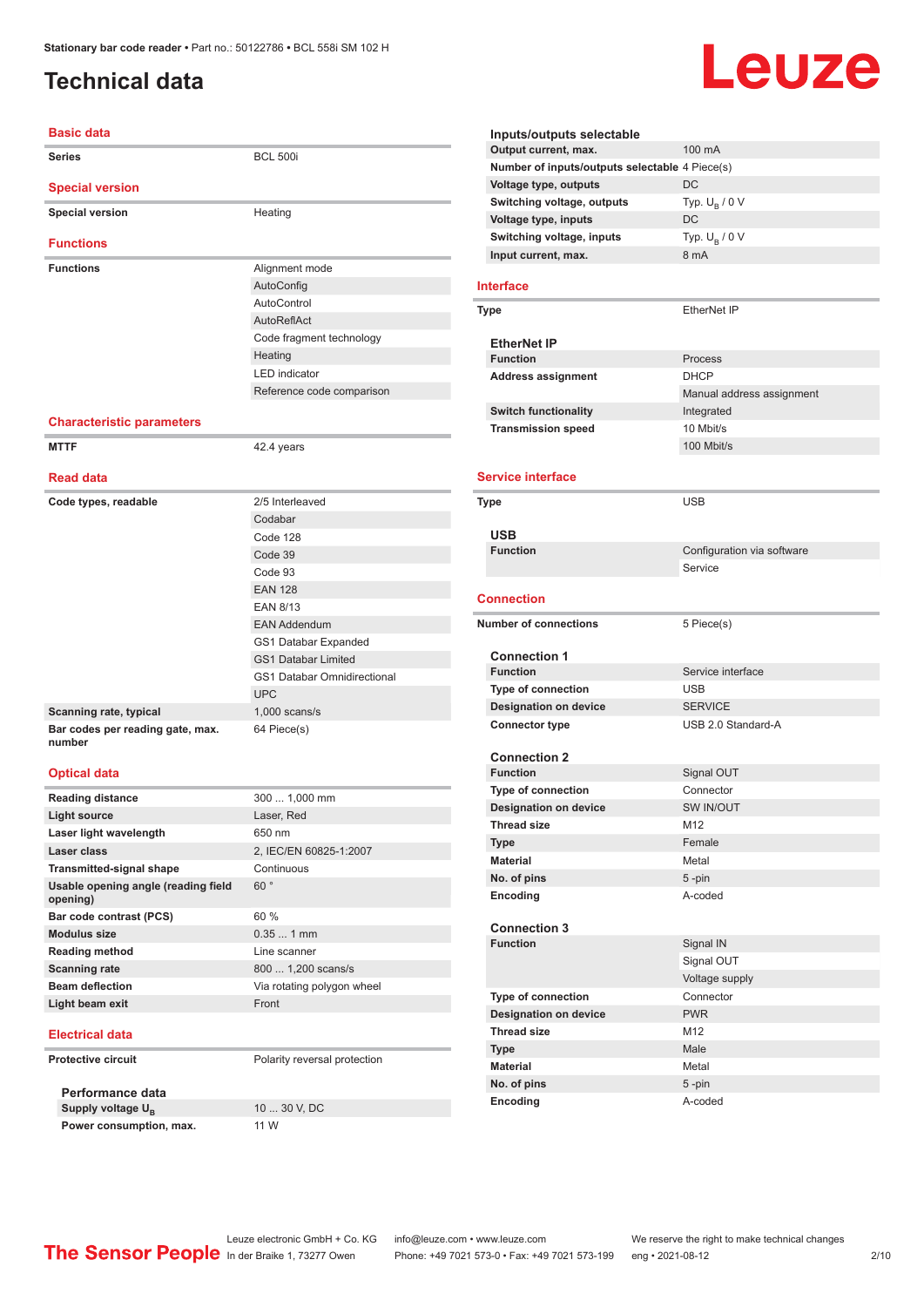## **Technical data**

#### **Connection 4 Function** BUS IN **Type of connection** Connector **Designation on device** HOST / BUS IN **Thread size** M12 **Type** Female **Material** Metal **No. of pins** 4 -pin **Encoding** D-coded **Connection 5 Function** BUS OUT **Type of connection**<br> **Designation on device**<br>
BUS OUT **Designation on device** Thread size M12

#### **Mechanical data**

**Type Female No. of pins** 4 -pin

| Design                   | Cubic                        |
|--------------------------|------------------------------|
| Dimension (W x H x L)    | 123.5 mm x 63 mm x 106.5 mm  |
| <b>Housing material</b>  | Metal                        |
| <b>Metal housing</b>     | Aluminum                     |
| Lens cover material      | Glass                        |
| Net weight               | 1,100q                       |
| <b>Housing color</b>     | Black. RAL 9005              |
|                          | Red, RAL 3000                |
| <b>Type of fastening</b> | Dovetail grooves             |
|                          | Mounting thread              |
|                          | Via optional mounting device |

#### **Operation and display**

| I FD                                                                       |
|----------------------------------------------------------------------------|
| Monochromatic graphical display.<br>128x64 pixel, with background lighting |
| 2 Piece(s)                                                                 |
| Via web browser                                                            |
| Button(s)                                                                  |
|                                                                            |

#### **Environmental data**

| Ambient temperature, operation                      | $-3540 °C$         |
|-----------------------------------------------------|--------------------|
| Ambient temperature, storage                        | $-20$ 70 °C        |
| Relative humidity (non-condensing)                  | 90%                |
| Extraneous light tolerance on the bar<br>code, max. | $2.000 \text{ lx}$ |
|                                                     |                    |

Leuze

#### **Certifications**

| Degree of protection                                               | IP 65                    |
|--------------------------------------------------------------------|--------------------------|
| <b>Protection class</b>                                            | Ш                        |
| <b>Certifications</b>                                              | c UL US                  |
| Test procedure for EMC in accordance EN 55022                      |                          |
| with standard                                                      | EN 61000-4-2, -3, -4, -6 |
| Test procedure for shock in<br>accordance with standard            | IEC 60068-2-27, test Ea  |
| Test procedure for continuous shock<br>in accordance with standard | IEC 60068-2-29, test Eb  |
| Test procedure for vibration in<br>accordance with standard        | IEC 60068-2-6, test Fc   |

#### **Classification**

| 84719000 |
|----------|
| 27280102 |
| 27280102 |
| 27280102 |
| 27280102 |
| 27280102 |
| EC002550 |
| EC002550 |
| EC002550 |
|          |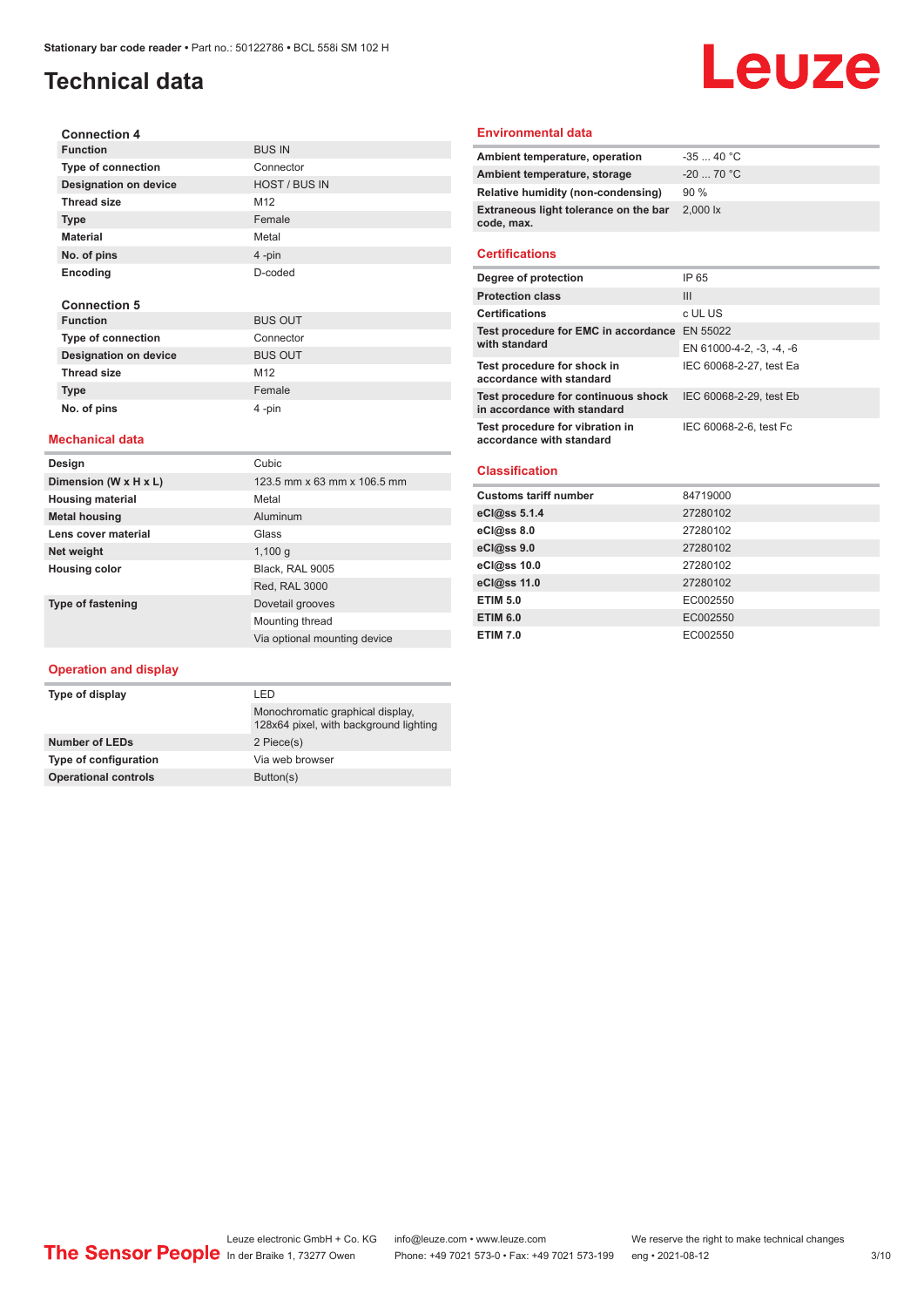## <span id="page-3-0"></span>**Dimensioned drawings**

All dimensions in millimeters



#### Leuze electronic GmbH + Co. KG info@leuze.com • www.leuze.com We reserve the right to make technical changes<br>
The Sensor People in der Braike 1, 73277 Owen Phone: +49 7021 573-0 • Fax: +49 7021 573-199 eng • 2021-08-12 Phone: +49 7021 573-0 • Fax: +49 7021 573-199 eng • 2021-08-12 4/10

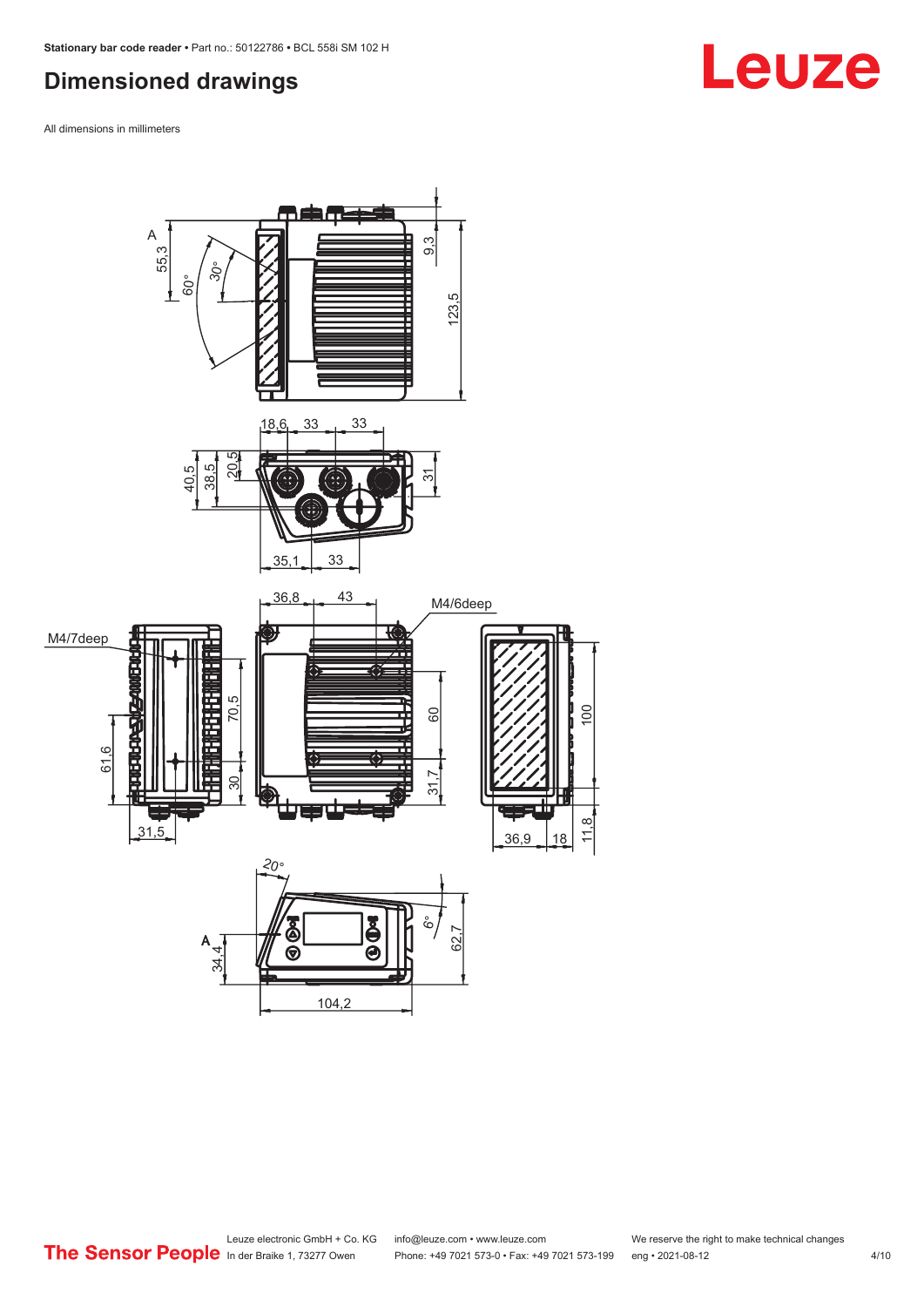### <span id="page-4-0"></span>**Electrical connection**

## **Connection 1 SERVICE**

| <b>Function</b>       | Service interface  |
|-----------------------|--------------------|
| Type of connection    | <b>USB</b>         |
| <b>Connector type</b> | USB 2.0 Standard-A |

#### **Pin Pin assignment 1** +5 V DC

| $\overline{2}$ | D- - Data  |
|----------------|------------|
| 3              | D+ - Data  |
| $\overline{4}$ | <b>GND</b> |

| 4 | 3 | 2 |  |
|---|---|---|--|
|   |   |   |  |

#### **Connection 2 SW IN/OUT**

| <b>Function</b>    | Signal OUT |
|--------------------|------------|
| Type of connection | Connector  |
| <b>Thread size</b> | M12        |
| <b>Type</b>        | Female     |
| <b>Material</b>    | Metal      |
| No. of pins        | $5$ -pin   |
| Encoding           | A-coded    |

## **Pin Pin assignment**

| и              | <b>VOUT</b>       |  |
|----------------|-------------------|--|
| $\overline{2}$ | SWIO <sub>1</sub> |  |
| 3              | GND               |  |
| $\overline{4}$ | SWIO <sub>2</sub> |  |
| 5              | FE                |  |



#### **Connection 3 PWR**

| <b>Function</b>    | Signal IN      |
|--------------------|----------------|
|                    | Signal OUT     |
|                    | Voltage supply |
| Type of connection | Connector      |
| <b>Thread size</b> | M12            |
| Type               | Male           |
| <b>Material</b>    | Metal          |
| No. of pins        | $5 - pin$      |
| Encoding           | A-coded        |
|                    |                |

#### **Pin Pin assignment**

| и              | <b>VIN</b>        |
|----------------|-------------------|
| $\overline{2}$ | SWIO <sub>3</sub> |
| 3              | GND               |
| $\overline{4}$ | SWIO 4            |
| 5              | FE.               |



## Leuze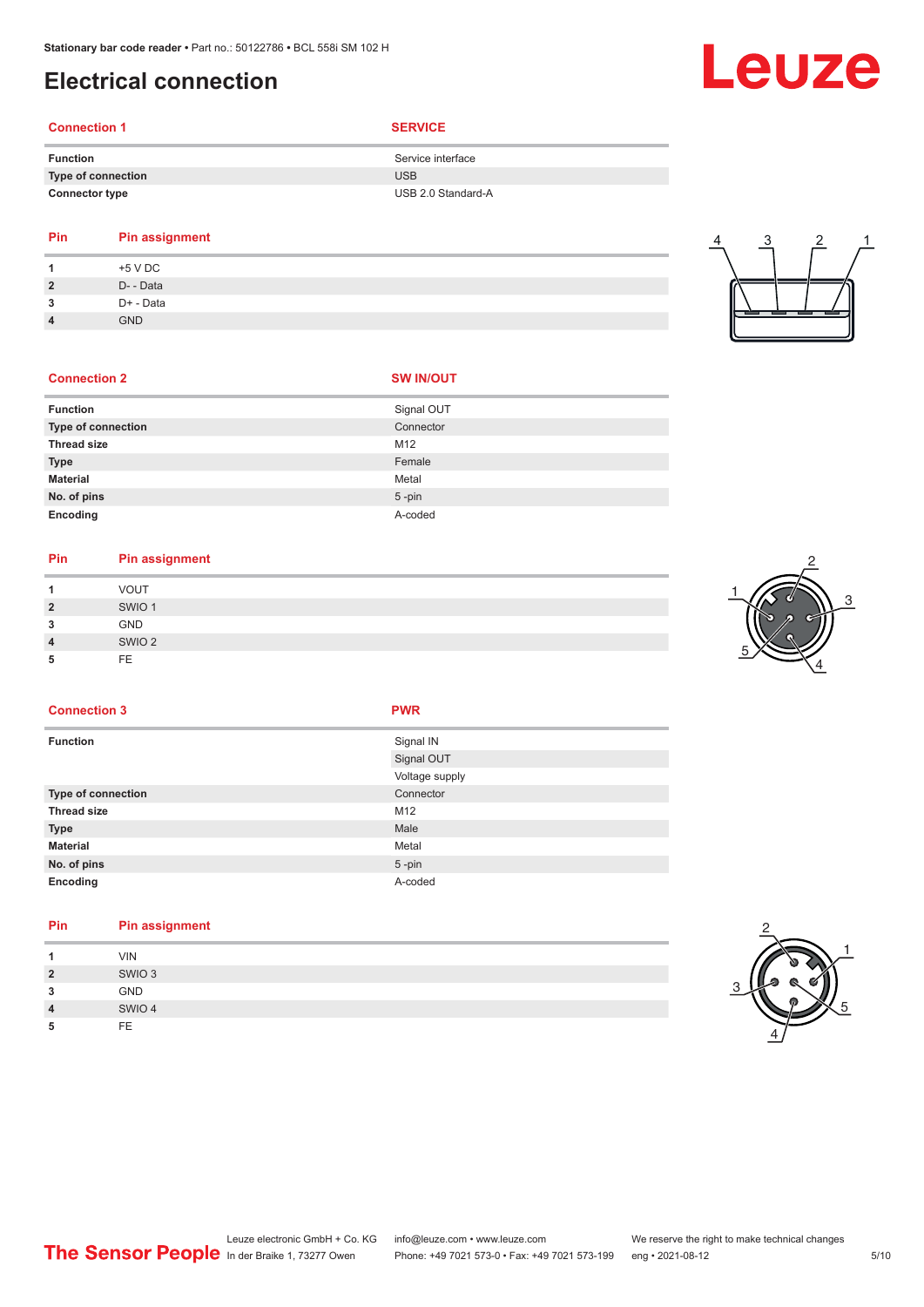## **Electrical connection**

#### **Connection 4**

| <b>HOST / BUS IN</b> |  |  |
|----------------------|--|--|
|                      |  |  |

| <b>Function</b>           | <b>BUS IN</b> |
|---------------------------|---------------|
| <b>Type of connection</b> | Connector     |
| <b>Thread size</b>        | M12           |
| <b>Type</b>               | Female        |
| <b>Material</b>           | Metal         |
| No. of pins               | 4-pin         |
| Encoding                  | D-coded       |

#### **Pin Pin assignment**

|                        | $TD+$ |
|------------------------|-------|
| $\overline{2}$         | $RD+$ |
| 3                      | TD-   |
| $\boldsymbol{\Lambda}$ | RD-   |



Leuze

| <b>Connection 5</b>       | <b>BUS OUT</b> |  |
|---------------------------|----------------|--|
| <b>Function</b>           | <b>BUS OUT</b> |  |
| <b>Type of connection</b> | Connector      |  |
| <b>Thread size</b>        | M12            |  |
| <b>Type</b>               | Female         |  |
| <b>Material</b>           | Metal          |  |
| No. of pins               | 4-pin          |  |
| Encoding                  | D-coded        |  |

#### **Pin Pin assignment**

|                | TD+   |
|----------------|-------|
| $\overline{2}$ | $RD+$ |
| ຳ<br>- 3       | TD-   |
| 4              | RD-   |

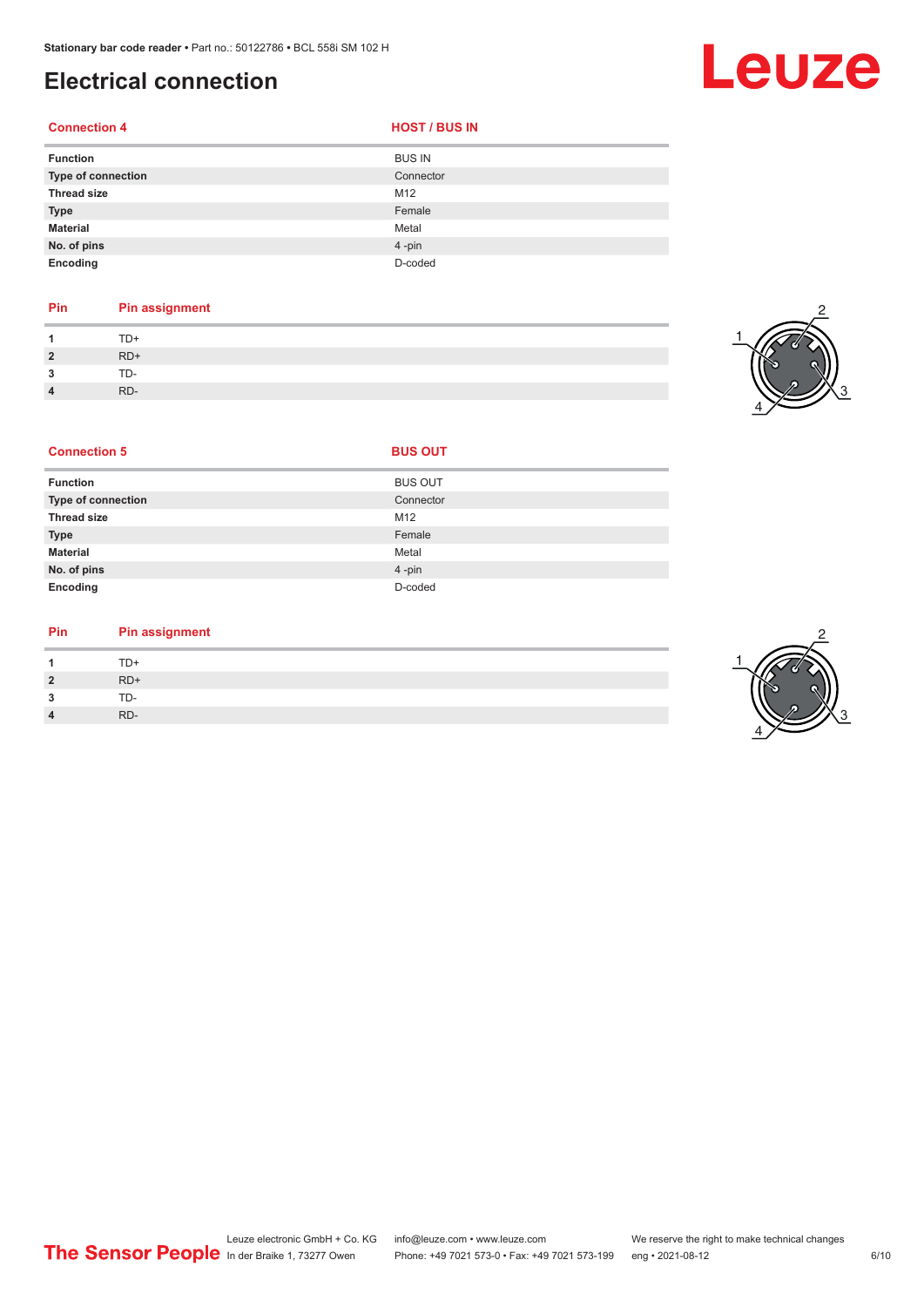## <span id="page-6-0"></span>**Diagrams**

## Leuze

#### Reading field curve



y Reading field width [mm]

## **Operation and display**

|                | LED        | <b>Display</b>                  | <b>Meaning</b>                  |
|----------------|------------|---------------------------------|---------------------------------|
|                | <b>PWR</b> | Off                             | Device switched off             |
|                |            | Green, flashing                 | Device ok, initialization phase |
|                |            | Green, continuous light         | Device OK                       |
|                |            | Orange, continuous light        | Service operation               |
|                |            | Red, flashing                   | Device OK, warning set          |
|                |            | Red, continuous light           | Device error                    |
| $\overline{2}$ | <b>NET</b> | Off                             | No supply voltage               |
|                |            | Green, flashing                 | Initialization                  |
|                |            | Green, continuous light         | Operational readiness           |
|                |            | Red, flashing                   | Communication error             |
|                |            | Red, continuous light           | Network error                   |
|                |            | Red/green, flashing alternately | Self test                       |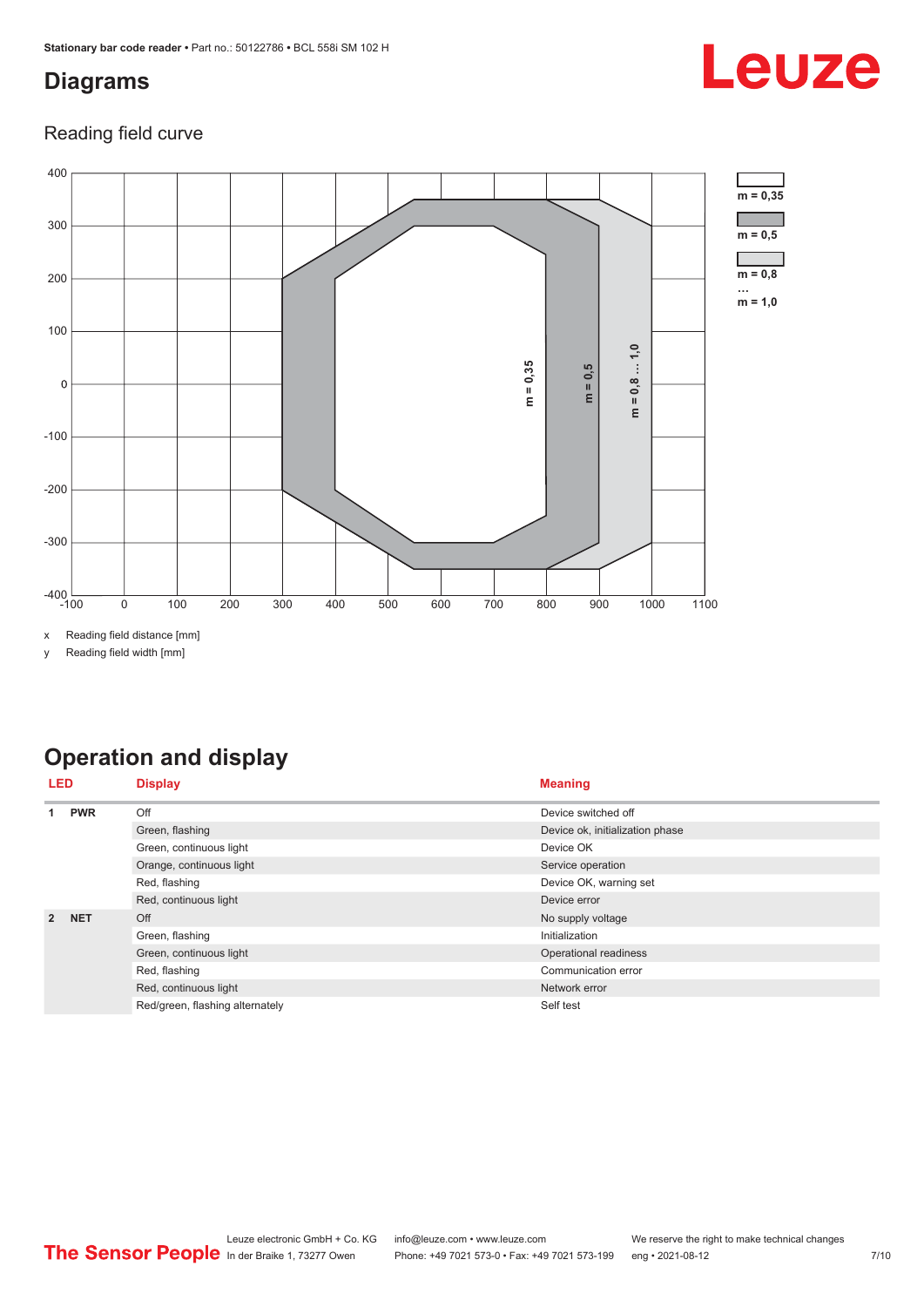### <span id="page-7-0"></span>**Part number code**

Part designation: **BCL XXXX YYZ AAA B**



| <b>BCL</b>  | <b>Operating principle</b><br>BCL: bar code reader                                                                                                                                                                                  |
|-------------|-------------------------------------------------------------------------------------------------------------------------------------------------------------------------------------------------------------------------------------|
| <b>XXXX</b> | Series/interface (integrated fieldbus technology)<br>500i: RS 232 / RS 422 / RS 485 (multiNet master)<br>501i: RS 485 (multiNet slave)<br>504i: PROFIBUS DP<br>508i: EtherNet TCP/IP, UDP<br>548i: PROFINET RT<br>558i: EtherNet/IP |
| YY          | <b>Scanning principle</b><br>S: line scanner (single line)<br>O: oscillating-mirror scanner (oscillating mirror)                                                                                                                    |
| z           | <b>Optics</b><br>N: High Density (close)<br>M: Medium Density (medium distance)<br>F: Low Density (remote)<br>L: Long Range (very large distances)                                                                                  |
| <b>AAA</b>  | <b>Beam exit</b><br>100: lateral<br>102: front                                                                                                                                                                                      |
| в           | <b>Special equipment</b><br>H: with heating                                                                                                                                                                                         |
| <b>Note</b> |                                                                                                                                                                                                                                     |
|             | $\&$ A list with all available device types can be found on the Leuze website at www.leuze.com.                                                                                                                                     |

#### **Notes**

|  | Observe intended use!                                                                 |
|--|---------------------------------------------------------------------------------------|
|  | $\%$ This product is not a safety sensor and is not intended as personnel protection. |
|  | § The product may only be put into operation by competent persons.                    |
|  | $\phi$ Only use the product in accordance with its intended use.                      |

| <b>WARNING! LASER RADIATION - CLASS 2 LASER PRODUCT</b>                                                                                                                                                                                                                               |
|---------------------------------------------------------------------------------------------------------------------------------------------------------------------------------------------------------------------------------------------------------------------------------------|
| Do not stare into beam!<br>The device satisfies the requirements of IEC 60825-1:2007 (EN 60825-1:2007) safety requlations for a product of laser class 2 as well as the<br>U.S. 21 CFR 1040.10 regulations with deviations corresponding to "Laser Notice No. 50" from June 24, 2007. |
| Never look directly into the laser beam or in the direction of reflected laser beams! If you look into the beam path over a longer time period, there is a risk<br>of injury to the retina.                                                                                           |
| $\%$ Do not point the laser beam of the device at persons!                                                                                                                                                                                                                            |
| Interrupt the laser beam using a non-transparent, non-reflective object if the laser beam is accidentally directed towards a person.                                                                                                                                                  |
| $\%$ When mounting and aligning the device, avoid reflections of the laser beam off reflective surfaces!                                                                                                                                                                              |
| $\&$ CAUTION! Use of controls or adjustments or performance of procedures other than specified herein may result in hazardous light exposure.                                                                                                                                         |
| $\&$ Observe the applicable statutory and local laser protection requisitions.                                                                                                                                                                                                        |
| $\ddot{\varphi}$ The device must not be tampered with and must not be changed in any way.<br>There are no user-serviceable parts inside the device.<br>Repairs must only be performed by Leuze electronic GmbH + Co. KG.                                                              |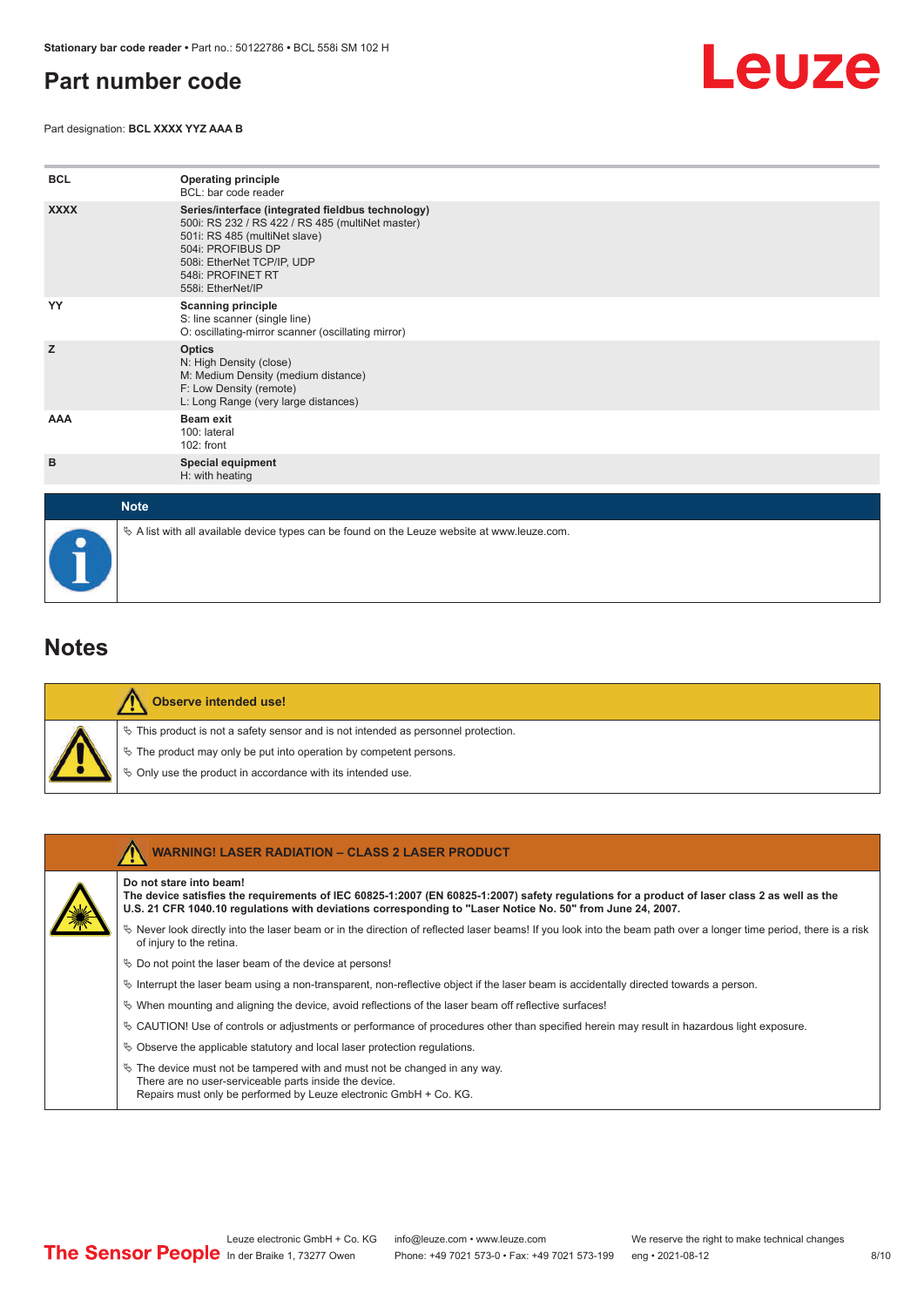#### <span id="page-8-0"></span>**Notes**



|           |                                                                                                                                                                                                                                                            | <b>NOTE</b>                                                                                                                                                                 |
|-----------|------------------------------------------------------------------------------------------------------------------------------------------------------------------------------------------------------------------------------------------------------------|-----------------------------------------------------------------------------------------------------------------------------------------------------------------------------|
| $\bullet$ | Affix laser information and warning signs!<br>Laser information and warning signs are affixed to the device. In addition, self-adhesive laser information and warning signs (stick-on labels) are<br>supplied in several languages.                        |                                                                                                                                                                             |
|           | Affix the laser information sheet to the device in the language appropriate for the place of use. When using the device in the US, use the stick-on label<br>with the "Complies with 21 CFR 1040.10" note.                                                 |                                                                                                                                                                             |
|           | $\%$ Affix the laser information and warning signs near the device if no signs are attached to the device (e.g. because the device is too small) or if the attached<br>laser information and warning signs are concealed due to the installation position. |                                                                                                                                                                             |
|           |                                                                                                                                                                                                                                                            | $\%$ Affix the laser information and warning signs so that they are legible without exposing the reader to the laser radiation of the device or other optical<br>radiation. |

### **Accessories**

## Connection technology - Connection cables

|        | Part no. | <b>Designation</b>     | <b>Article</b>   | <b>Description</b>                                                                                                                                         |
|--------|----------|------------------------|------------------|------------------------------------------------------------------------------------------------------------------------------------------------------------|
| ₿<br>W | 50132079 | KD U-M12-5A-V1-<br>050 | Connection cable | Connection 1: Connector, M12, Axial, Female, A-coded, 5-pin<br>Connection 2: Open end<br>Shielded: No<br>Cable length: 5,000 mm<br>Sheathing material: PVC |

## Connection technology - Interconnection cables

|   |              | Part no. | <b>Designation</b>                     | <b>Article</b>        | <b>Description</b>                                                                                                                                                                                                               |
|---|--------------|----------|----------------------------------------|-----------------------|----------------------------------------------------------------------------------------------------------------------------------------------------------------------------------------------------------------------------------|
| Ý | <b>books</b> | 50107726 | KB USB A - USB A                       | Interconnection cable | Suitable for interface: USB<br>Connection 1: USB<br>Connection 2: USB<br>Shielded: Yes<br>Cable length: 1,800 mm<br>Sheathing material: PVC                                                                                      |
|   |              | 50137077 | <b>KSS ET-M12-4A-</b><br>M12-4A-P7-020 | Interconnection cable | Suitable for interface: Ethernet<br>Connection 1: Connector, M12, Axial, Male, D-coded, 4-pin<br>Connection 2: Connector, M12, Axial, Male, D-coded, 4-pin<br>Shielded: Yes<br>Cable length: 1,000 mm<br>Sheathing material: PUR |
|   |              | 50137078 | KSS ET-M12-4A-<br>M12-4A-P7-050        | Interconnection cable | Suitable for interface: Ethernet<br>Connection 1: Connector, M12, Axial, Male, D-coded, 4-pin<br>Connection 2: Connector, M12, Axial, Male, D-coded, 4-pin<br>Shielded: Yes<br>Cable length: 1,000 mm<br>Sheathing material: PUR |
|   | 甘量           | 50135081 | <b>KSS ET-M12-4A-</b><br>RJ45-A-P7-050 | Interconnection cable | Suitable for interface: Ethernet<br>Connection 1: Connector, M12, Axial, Male, D-coded, 4-pin<br>Connection 2: RJ45<br>Shielded: Yes<br>Cable length: 5,000 mm<br>Sheathing material: PUR                                        |